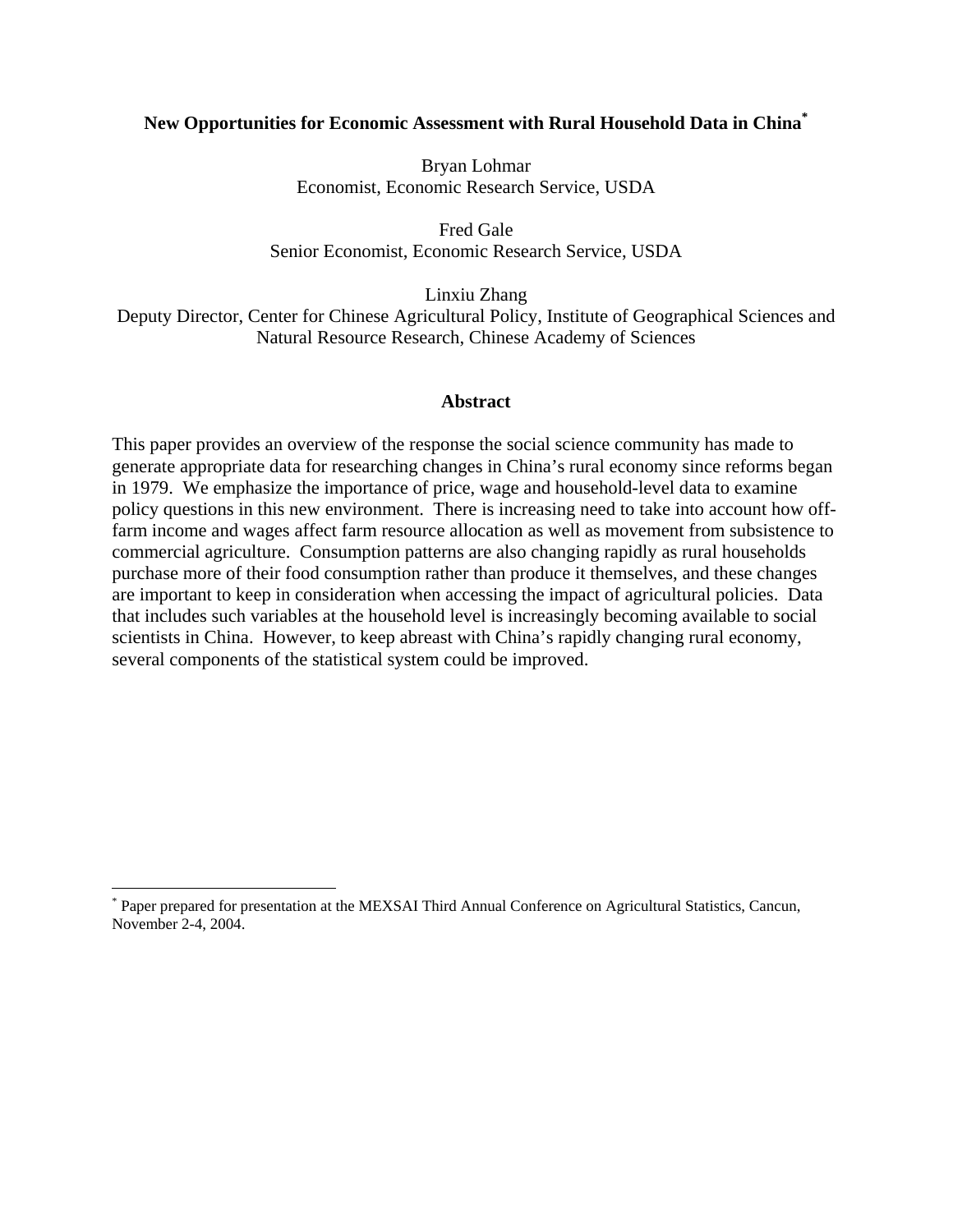### **New Opportunities for Economic Assessment with Rural Household Data in China**

Rural China has undergone enormous changes since economic reforms were introduced in the late 1970s. Ultimately, the impact of these reforms depends on how households respond to the new economic environment. Hence, the analysis and assessment of policies must view the household as an economic unit. Prior to reforms, China collected aggregate agricultural production and input data, but this was unsuitable for conducting household-level analysis. Since reforms, the Chinese government has collected vast amounts of household survey data that document the enormous changes in rural China and track the status of rural households since economic reforms were introduced in the late 1970s. In addition, understanding the impact of the reforms and subsequent policy initiatives on rural households requires data that was not collected by state agencies during the planned economy era (prior to 1979). State agencies and independent research organizations in China have modified existing survey instruments or developed new ones to address these new data requirements.

This paper provides an overview of the changes underway in rural China and the response of the social science community to generate appropriate data for researching these changes. Currently, farming represents roughly half of rural household income in China. The farm share of income is declining as workers move out of agriculture and into local wage employment, self employment or internal migration. In addition, an increasing share of farm income is received in cash as households move away from subsistence production and into cash crops and market-oriented agriculture. These changes are examples of how rural households are responding to the increased economic autonomy provided by the reforms. To understand the entire scope of economic activity for rural households in China, it is important to measure farm and off-farm income and wealth, production costs and returns to various crops, allocation of labor and land, and consumption and housing decisions.

In particular, we emphasize the importance of including information on household economic activities as a whole rather than focusing on agriculture alone, as well as price and wage data to examine policy questions in this new environment. Economics asserts that prices, wages and transaction costs guide farm household decisions to move out of agriculture and out of subsistence crop production. Under the planned economy prior to reforms, such information was unnecessary since production and resource allocation was guided by planners. Since reforms, however, more detailed household-level data is becoming available as government agencies modify their data collection efforts and independent research institutes develop their own survey instruments. We provide examples of how these new data sources have allowed social scientists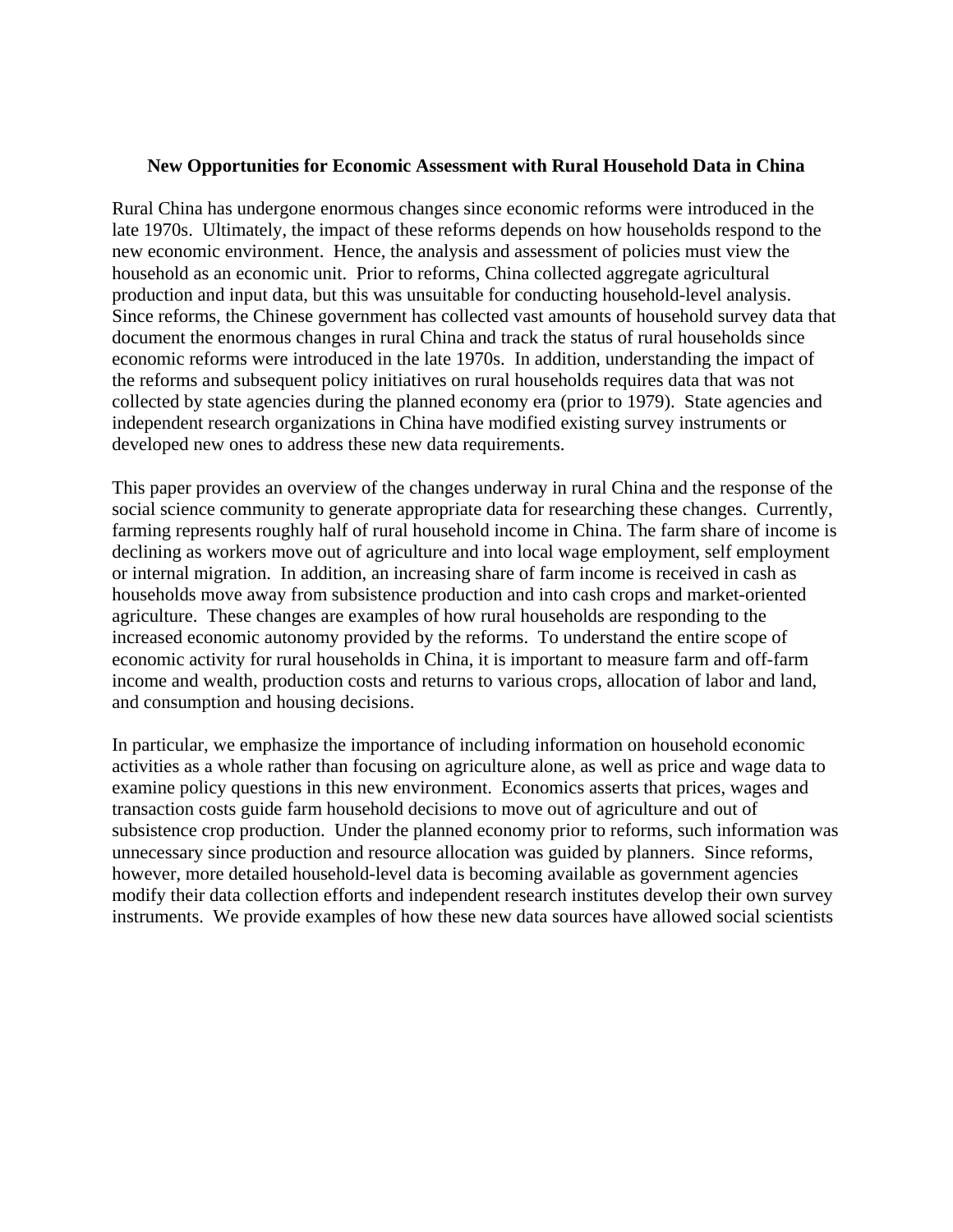to better understand important phenomenon such as the movement of labor out of agriculture and the growth of commercial agriculture. In closing, we address some of the remaining issues regarding data availability and accessibility and how these issues affect the capacity of the research community to carry to address important social science questions.

# *Changes in Rural China: 1979-2004*

Under the strictly planned economy that existed in China prior to the reform period initiated in 1979, rural China was segmented into roughly 24,000 communes, each meant to be a selfsufficient economic entity with almost no internal trade between regions other than planned rural-to-urban transfers of agricultural products. Laborers were not allowed to work in cities or even move from one commune to another. Agriculture was carefully planned with most labor and land allocated to producing staple grains as well as other crops and livestock according to state plans. Planners emphasized production of rice, wheat and other food grains to ensure the country's basic food security (interpreted to mean self-sufficiency by China's leaders). Households were allocated small "private plots" (usually less than 5% of all cultivated land) which they could use as they pleased to grow vegetables and other non-grain crops to consume themselves, exchange with neighbors, or sell in limited informal markets.

The reforms initiated in 1979 restored household production autonomy, allowing households to reallocate land and labor. Communes were broken up and land was allocated to individual households, who were obligated to deliver a fixed grain quota at a government-set price. Beyond this they were free to farm what they chose. Prior to reforms, 80-to-90% of area was sown to grain, but the share fell below 80% as households gained more autonomy in planting decisions and planted more land in more profitable cash crops like vegetables, melons, fruit orchards, and cotton. By 2003, the grain share of sown area was down to 65%. Interestingly, grain production actually increased from about 300 million tons in 1978 to more than 500 million tons during the 1990s, despite falling area sown to grain (fig. 1). Households increased the productivity on their farms when they received the returns to their efforts. A rapid expansion of rural industry and relaxed restrictions on moving to cities allowed rural households to allocate more labor to nonfarm employment for which they received higher returns to labor than from farm work. Over time, not only were production practices reformed but also institutions involved in marketing agricultural products, allowing more opportunities to specialize and trade.

After 25 years of reform polices and increasing economic liberalization, households in rural China have undergone an enormous transformation. Today, roughly one half of rural household income is from non-farm sources. Household farm production has also become far more commercialized, producing more horticultural and other cash crops rather than staple grains.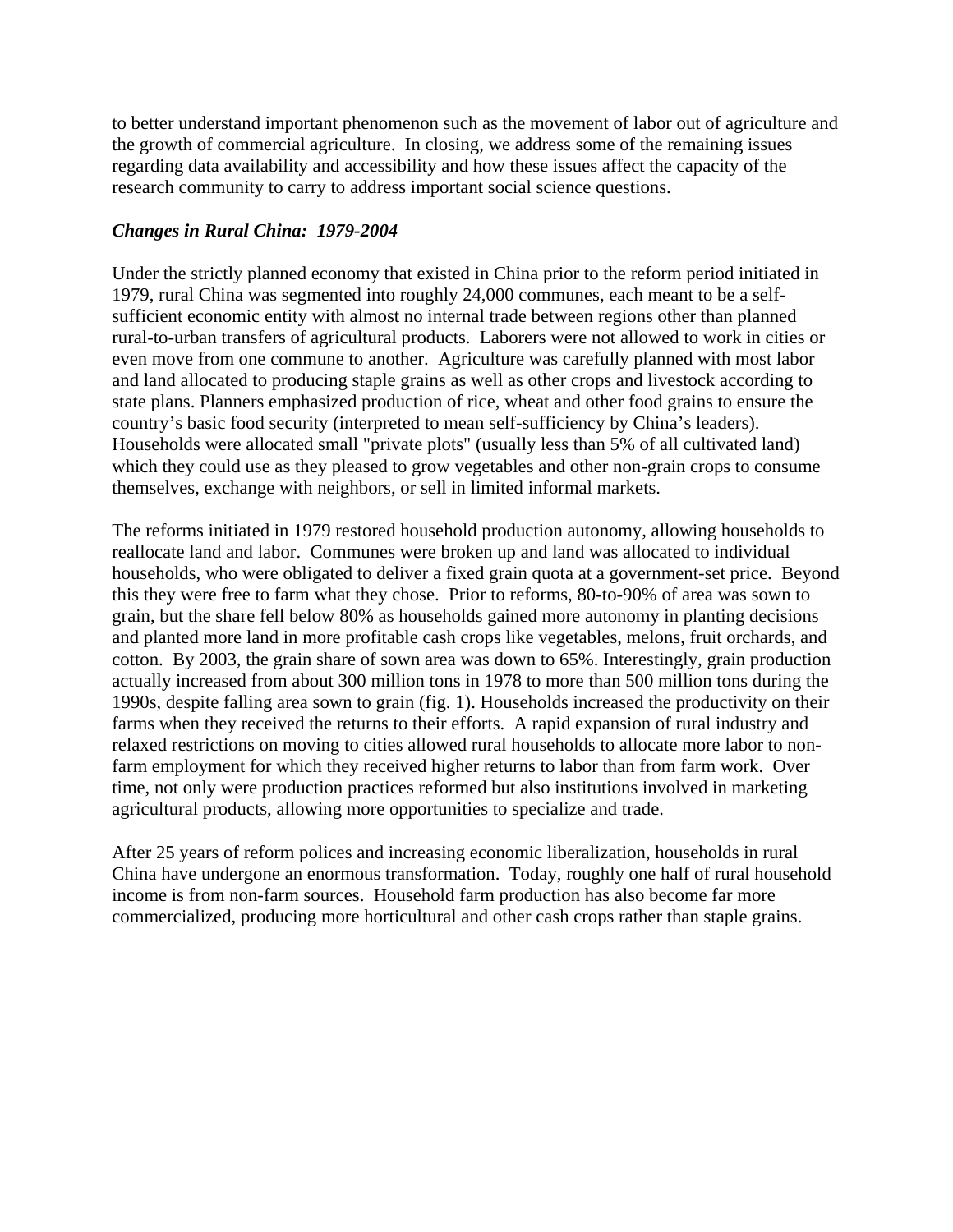While grain production increased by more that 50 percent since 1980, fruit and vegetable production increased by nearly 300 percent over that period, and the rate of increase has accelerated in recent years. Along with the increasing wealth, farm households are eating more and more diverse diets. The number of rural residents that cannot afford a diet of 2,000 calories a day has fallen by hundreds of millions since 1979, and rural households are consuming far more pork, poultry and fish in their diets.

These dramatic changes, however, have not occurred at the same pace throughout China's countryside. Rural households in coastal provinces have benefited far more than those in inland areas have. Many rural households in coastal provinces have exited agriculture entirely, either by migrating to urban areas or through the development of rural industrial enterprises. Others still earn nearly all their income from non-farm sources and maintain agricultural production only as a small part of their income portfolio. Some households that remain in agriculture earn relatively high incomes by specializing in cash crop production rather than traditional staple grains.

For households in inland provinces and more remote regions, these economic opportunities are less available. Migration to coastal areas is an option, but it is more difficult than for households in the coastal provinces who are closer to these cities, speak dialects more similar to those spoken in nearby cities, and are more likely to have relatives living in the coastal cities that can help them get started. Opportunities to specialize in commercial crops are also fewer. Transportation and information costs are higher in remote villages, and the lack of off-farm opportunities makes remote households more dependent on their own production for their consumption, dampening the incentive to produce for the market.

China's rural economy is not only diverse but also unique to developing countries in significant ways that make analysis at the household level even more important. A primary difference between China and other low-income agrarian economies is the land tenure system. China's land tenure system provides all rural households access to land, but falls short of full ownership. Thus, China has almost no rural landless population as is found in most other countries at the same level of development. However, China has many land poor: households with plots sizes insufficient or barely sufficient to produce for their own consumption. The land rental market is developing but still small, making it more burdensome for households to specialize. Those who want to specialize in agriculture find it difficult to accumulate land and take advantage of economies of size and scale. Households who want to specialize in off-farm opportunities may find it difficult to rent out their land and will likely be fined, or have their land reallocated to other households, if they leave it fallow. Thus a very high proportion of households in rural China allocate labor to both non-agricultural activities and their farms.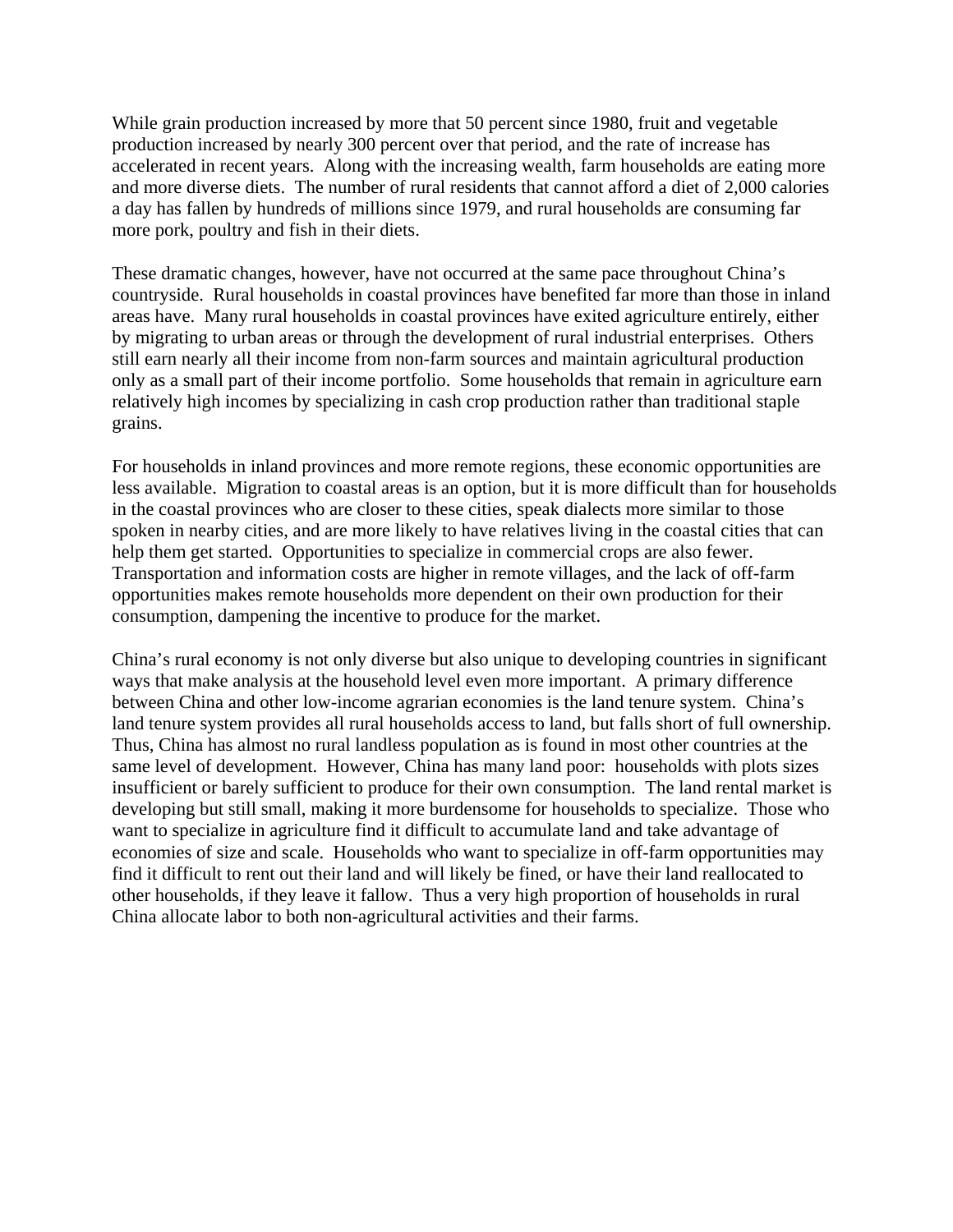## *Implications for Policy Analysis*

China has a high demand for sound and timely policy analysis. It is well known that China is rapidly developing, maintaining one of the highest growth rates in the world throughout the reform period. In addition, China is undergoing a complex transformation process moving from a planned to a market oriented economy. But many of China's underlying policies and institutions are carryovers from the planned period and desperately need reform. Thus the need to determine the effects of these policies and the effects of policy reform is great, greater than in a less rapidly changing economic environment.

The current economic environment in rural China, however, makes analyzing the effects of policies more difficult than if it were a more homogeneous and static environment. The diversity of farm households is one major obstacle because policies will affect different households in different ways. Take for example price support policies intended to increase the prices farmers receive for selected commodities. Such policies may increase the incomes of farmers that produce the selected commodities, but if households consume most of what they produce, then the effect on cash earnings will not be so high. Some farm households may even be net consumers of these products so the policy will have negative effects on their welfare if they generate higher market prices overall.

In such a diverse economic environment with growing non-farm participation and cash-crop agriculture, price support policies may have less effect on farm income than policies that are not directly targeted to agriculture. Investments in transportation infrastructure to facilitate market development and reduce transaction costs will help farm households specialize and trade in a larger market. Investments in rural education may facilitate the transfer of labor out of agriculture or the adoption of modern agricultural techniques. Investment in a legal system to enforce contracts (especially land contracts) will serve to support specialization and market development. These types of public policy choices may have a more profound affect on farm incomes than price support policies targeted specifically to agriculture.

## *Data Requirements*

To carryout high-quality economic and other social science research on the effects policies have on rural households, detailed household-level data must be available. Understanding the costs and benefits of decisions to move into commercial crops or allocate labor outside of agriculture requires information on labor costs (both family labor and labor acquired on the market), the costs and availability of critical inputs as well as farm output. Ideally, such data includes the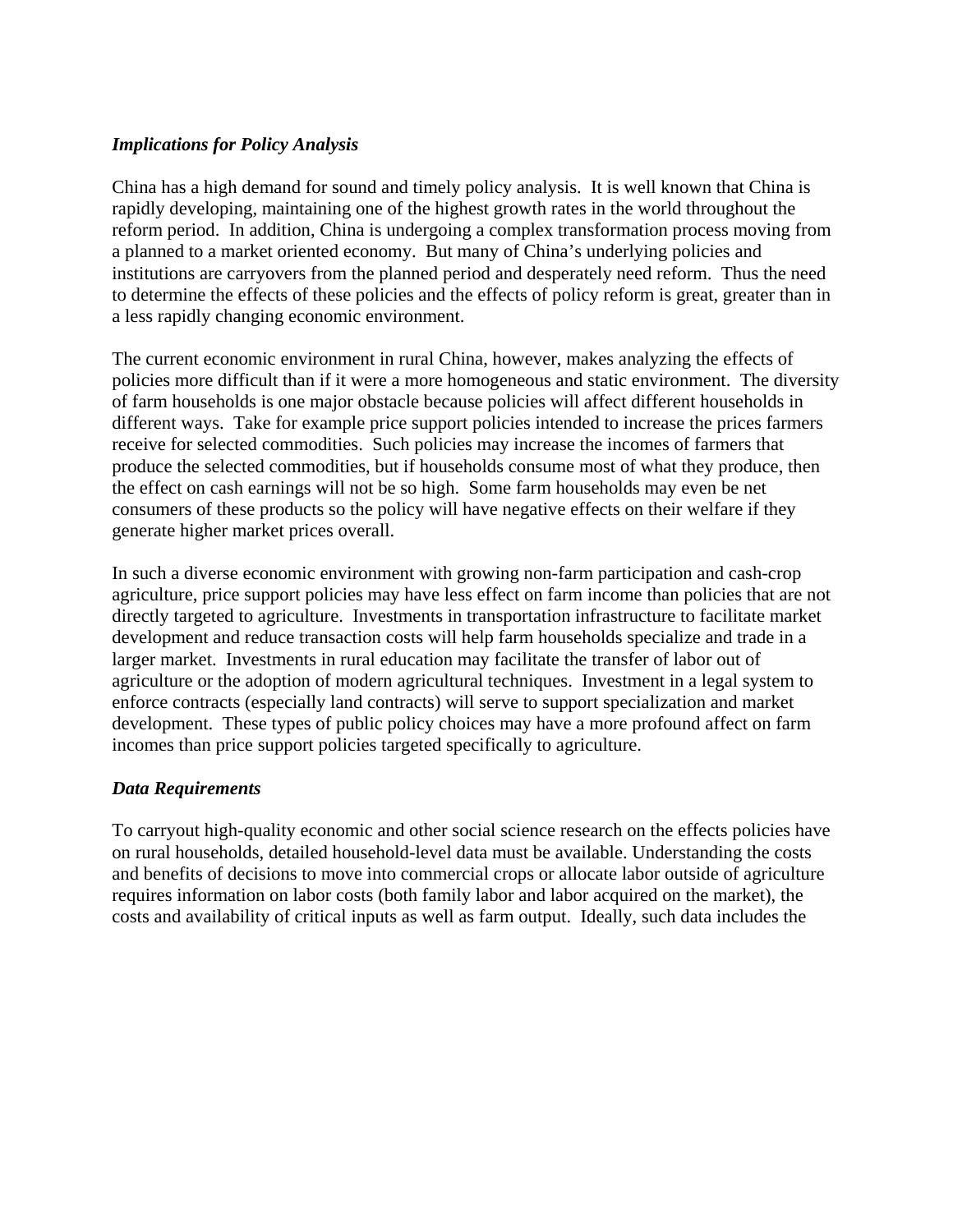prices of inputs and output over time and wages for labor of varying skills. To understand the determinants of these choices in order to assess how to policies might influence them, even more information on rural households is useful. For example, information on the education, age and gender of the members of rural households will help researchers determine the roles these play on the decision to leave agriculture or commercialize. The distance of households to paved roads, rural markets or urban areas also can contribute to the understanding of how investments in infrastructure can facilitate these economic trends.

Under the planned economy prior to reforms, households did not make important economic decisions so such data was not important and was not traditionally part of the state data collection system. The data collected prior to reforms was primarily production data aggregated up from the village, with village leaders reporting to the township authorities, who then reported to the county, who then sent the estimates on to the provincial authorities. This system, called the Complete Reporting System, reported basic data such as the number of households, the number of workers, crop planted area, yields and livestock numbers. China's National Bureau of Statistics (NBS, formerly known as the State Statistical Bureau, or SSB) and the Ministry of Agriculture (MOA) both had parallel reporting systems. The accuracy of this system depended heavily on the accuracy of the original village leader's estimates.

# *Response of the Social Science Community*

Government agencies and independent research institutions have responded to provide more useful data given that households now make most economic decisions and the rural economy is rapidly changing. Both the MOA and the NBS began conducting household surveys shortly after reforms began, in some cases even surveying the same villages and households (but not entirely overlapping). This was in part to check the accuracy of the reported data but also because the reforms significantly diminished the role of the village leader in the rural economy, thus making it more difficult for village leaders to obtain accurate estimates of the requested statistics. As the private sector developed and workers began migrating greater distances and for longer periods, it became even more difficult for village leaders to report accurately on employment and labor allocation .

The strength of China's rural statistical system is the vast amount of household survey data it has collected since the beginning of economic reforms in 1978. The Rural Survey Organization of the National Bureau of Statistics conducts an ongoing survey of 68,000 rural households and the Ministry of Agriculture Research Center for Rural Economy conducts a similar household survey. These household data allow Chinese officials to track indicators of rural household welfare, including income, consumption, agricultural marketings, and purchases. The data also allow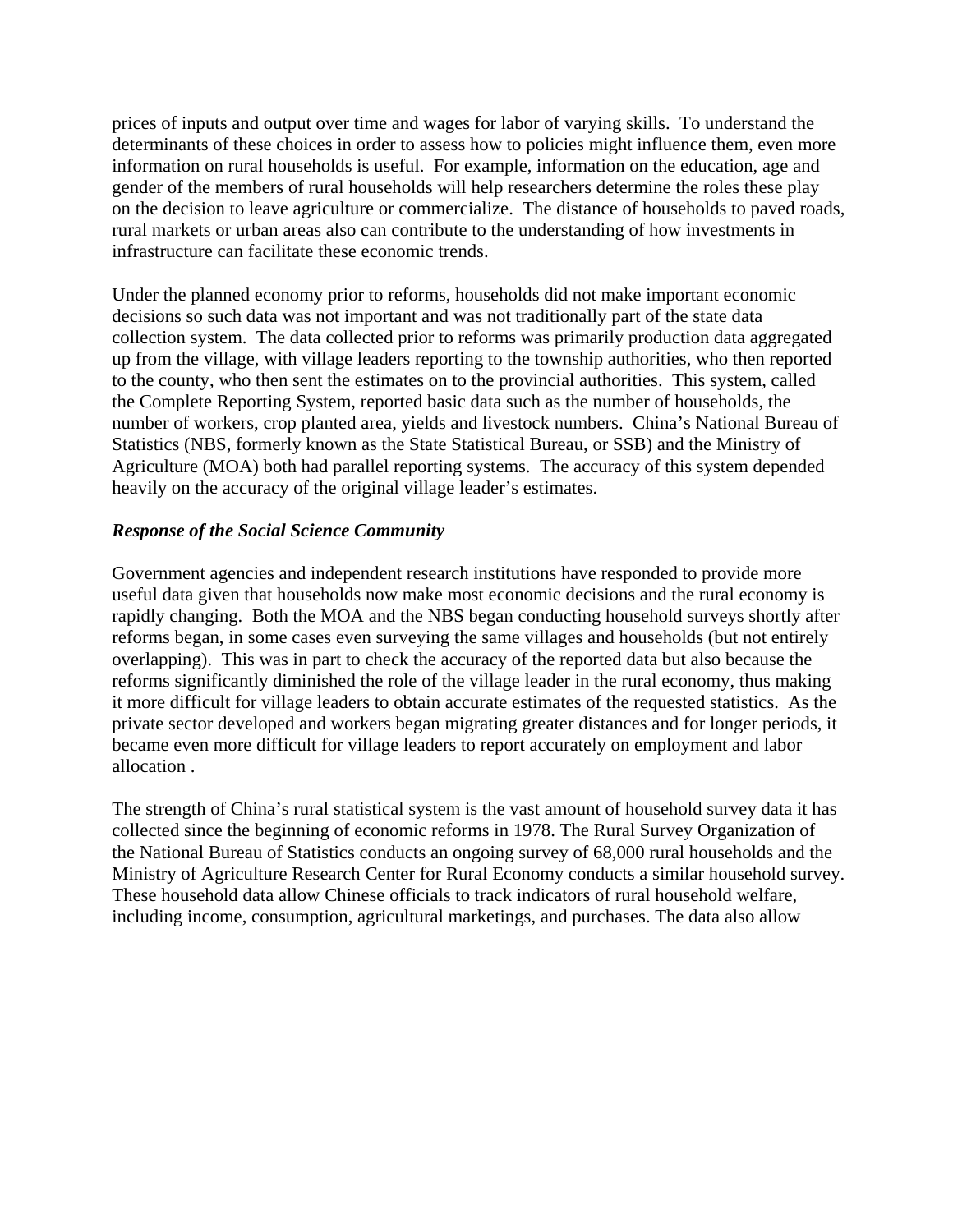analysts to observe household adjustments to a changing economic environment. In addition, these surveys have been modified over the years to include recent phenomenon, such as trends in labor allocation, livestock and cash crop operations, and food consumption outside of the home.

Despite the attempts to maintain integrity in the system by combining sample surveys and administrative reports filed by local government officials, there is still considerable uncertainty about the accuracy of aggregate production and input statistics. There have been many questions about the accuracy of agricultural production, input and labor statistics. For example, the area of cultivated land was understated by roughly 35% until a revision following China's first agricultural census in 1997. Livestock and meat statistics were overstated by 30% until a revision following the agricultural census. There are also widely varying estimates of rural population and labor force from different sources.

These problems stem from a combination of factors and are not entirely unique to China. First, the task of making a complete count of such a large country, with many rural areas poor and inaccessible is very difficult. China's first agricultural census, which uncovered the reporting problems addressed above, took many years of preparation, was funded by several outside research institutes as well as China's government, and ultimately surveyed nearly 200 million rural households. Second, officials and households have incentives to underreport or overreport various data items to avoid penalties or taxes, meet government quotas or achieve government plans. In addition, it has been common practice for local officials to adjust the recorded size of land holdings for quality differences. For example, officials may have reported a 1.5-*mu* plot of low quality land as one *mu* for official purposes. There are also sampling issues that may obscure important trends and reduce the usefulness of the data. In particular, household surveys in China are thought to underrepresent households at both income extremes. The wealthiest households are underrepresented because they do not have time to spend being surveyed or filling in consumption log books for the small sum most survey teams pay for household participation. The poorest households are underepresented, some claim, because their poor human capital and illiteracy increases the chances that they cannot read the survey forms or do not understand the questions, making them difficult to survey accurately.

China also has yet to fully incorporate economic variables into its data collection efforts, specifically price and wage data. Price data is collected by China's Price Bureau, and recently by the MOA, but much of these data are proprietary for government use or sold on a market for information to recover some of the costs of data collection, and therefore are not always available to the research community. These data are also difficult to link with the available household data so limited in their usefulness for household analysis. Some price information can be inferred using household surveys by dividing marketing income by the amount sold for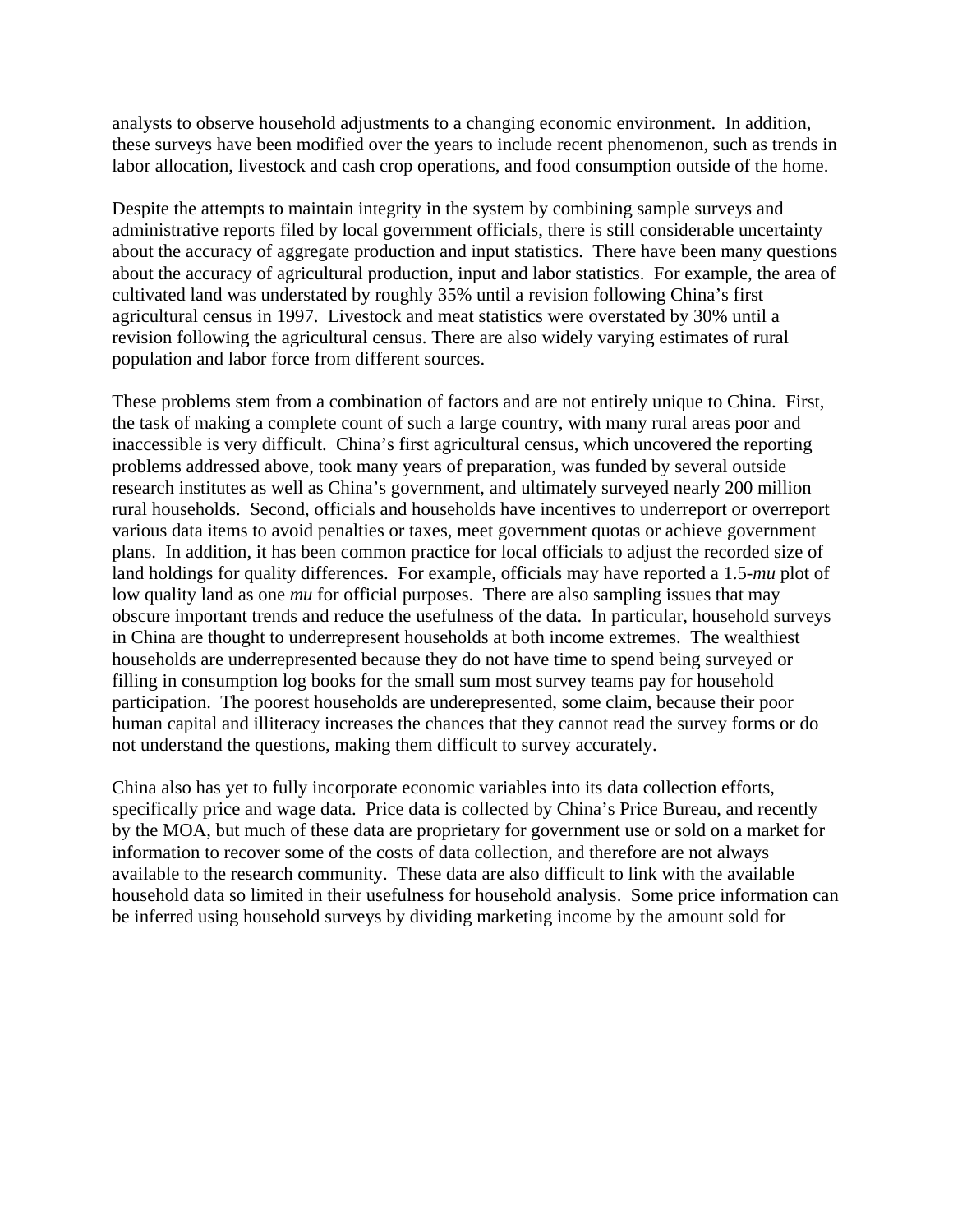specific commodities, if the surveys have these data (the NBS rural survey does). Information on wages, however, is not currently available from state agencies.

Finally, in addition to the annual surveys conducted by NBS and MOA, numerous one-time, small-scale surveys are undertaken by government agencies, research organizations, universities and other institutions. Institutions such as the World Bank, the Asian Development Bank, the Chinese Academy of Sciences, the Chinese Academy of Social Sciences, the Chinese Academy of Agricultural Sciences and the Research Center for Rural Economy (the latter two are both affiliated with the Ministry of Agriculture) and several universities have all conducted independent surveys, often with collaborators from outside of China. Many of these surveys are conducted with funding for research on specific policy issues, such as land tenure or rural employment and migration. As such, they usually are not nationally representative, but often ask questions that provide important details to examine the effects of policies and institutions. In addition, these surveys often include price and wage information, and are generally more available to researchers than data collected by state agencies. However, most all are only crosssectional data without time series to research trends over time or control for various fixed effects.

Reducing duplication and increasing the availability of the data collected will improve the usefulness of the household data collection efforts in China. For example, there little need for both the NBS and the MOA to conduct independent rural household surveys and would be less costly to conduct one survey. The one survey could then be made more detailed and cover more households, making them more valuable to researchers and capable representing national trends. Data collected by independent research institutes also often duplicates data collected by another. Increasing the coordination and cooperation among the research institutes that conduct surveys and use household-level data could improve survey efforts and the subsequent research.

## *Results of Analysis of New Data*

*Off-Farm Employment.* With the data provided by the new questions and survey efforts, we now understand the changes underway in China in ways that have important implications for policymakers. Clearly the movement of labor out of agriculture has not caused a decline in agricultural productivity. Indeed, grain production rose steadily from 1980-2000 while roughly 200 million workers found non-farm employment (Rozelle; Zhang, 2002). We also know that workers moving out of agriculture have a variety of choices: self-employment, local wage employment or various types of temporary or permanent migration, both rural-rural and ruralurban. Each of these types of off-farm employment are important parts of the rural economy but may be affected differently by various policies. Clearly rural-urban employment opportunities are affected by urban industrial policy, as well as a collection of polices in China often used to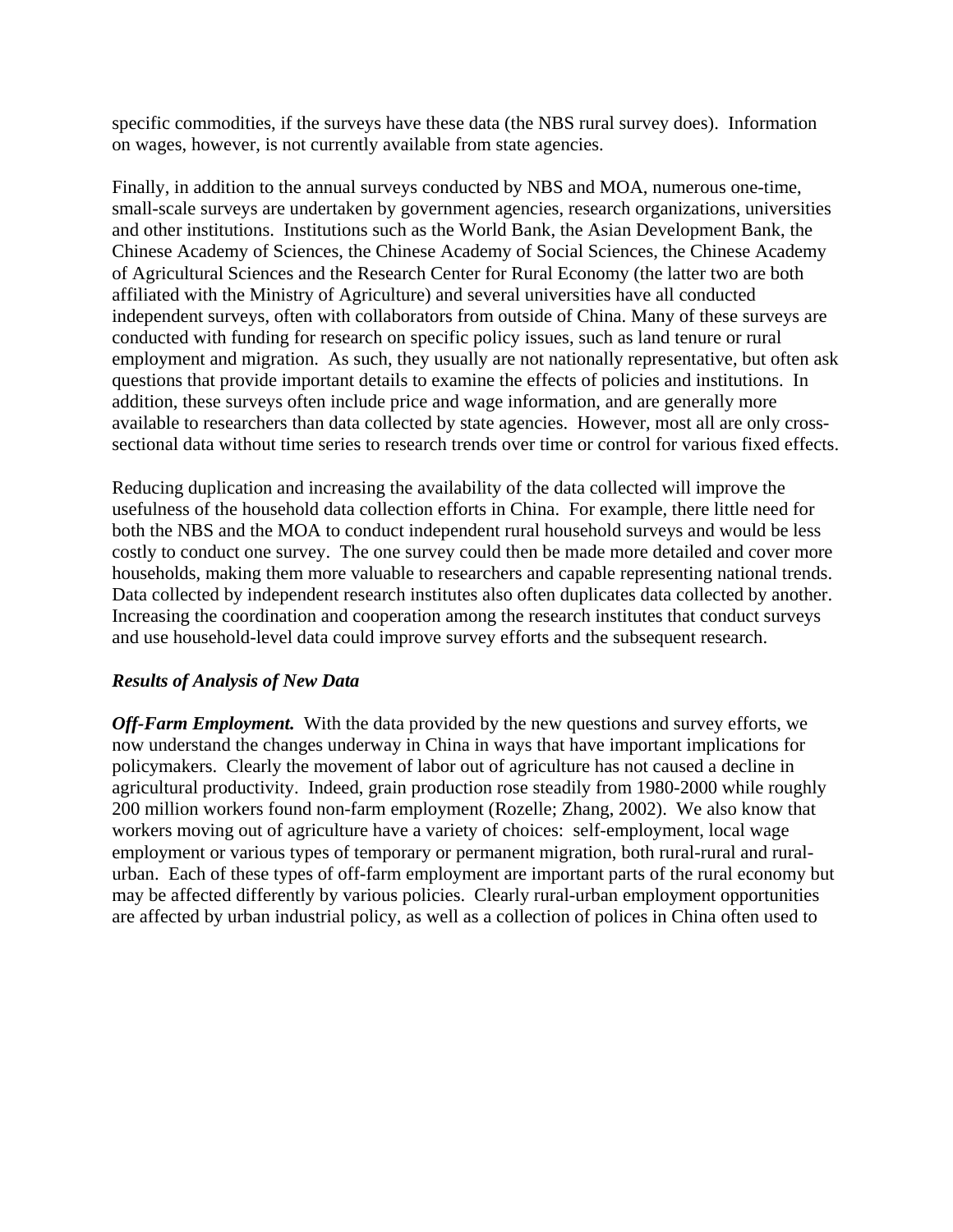limit rural-urban migration (called *hukou*, or household registration policies). Also, different types of off-farm work are more or less available in different areas and attract different kinds of workers. Local wage employment is largely confined to coastal provinces and suburban areas, while temporary migration draws largely from poorer inland provinces such as Sichuan, Anhui and Hunan, and some from the poorer areas of the coastal provinces as well.

Social scientists have been able to dig even deeper into the workings of the rural labor market in China to understand important linkages and its role beyond a source of income. Evidence is increasing that China's rural labor market is affected by China's idiosyncratic land tenure institutions. Land tenure policies may be causing rural households to allocate more labor to agriculture and discourage them from participating in the labor market (Lohmar). In addition, since the rights to land are determined in large part by village residence, land tenure policy may discourage whole households from moving into areas where employment opportunities are more abundant. This would explain why so many rural migrants are young members of established rural households engaging in temporary migration. This linkage also allows the village economy to serve as a shock absorber to swings in the industrial economy. When jobs are plentiful, migrants are drawn out of villages, but can return and engage in agricultural production if the industrial economy suffers a slowdown (Zhang, 2001).

*Commercialization.* New data sources are also helping social scientists understand how farm households are moving out of subsistence agriculture and into more commercialized ventures. In the early 1980s, households produced grain for their own consumption and to fulfill their grain quota delivery obligation. Over time, the grain quota became less constraining and households have sold more grain directly to the market. Diets have also been adjusting in rural China as incomes increase and rural consumers move away from staple grains and consume more fruits, vegetables and livestock products. Since households consume less grain, they do not need to grow as much for their own consumption, so even though production has been falling in recent years, farmers have been increasing the amount of grain they sell on the market (fig. 2). And as off-farm income rises, households have more opportunities to purchase grain on the market, freeing up land to specialize in the horticultural crops that are in increasing demand.

The development of the livestock sector has been a particularly interesting story in China over the last twenty years. Communally-owned livestock were divided up among households after reforms. Most livestock production is still largely in small "backyard" household operations of just a few animals. However, the share of livestock products produced by larger specialized household operations and industrialized nonhousehold operations has been increasing (Liu), and the structure of production is expected to shift back to larger operations in coming years. Since different types of operations use different feed inputs and exhibit different conversion ratios, the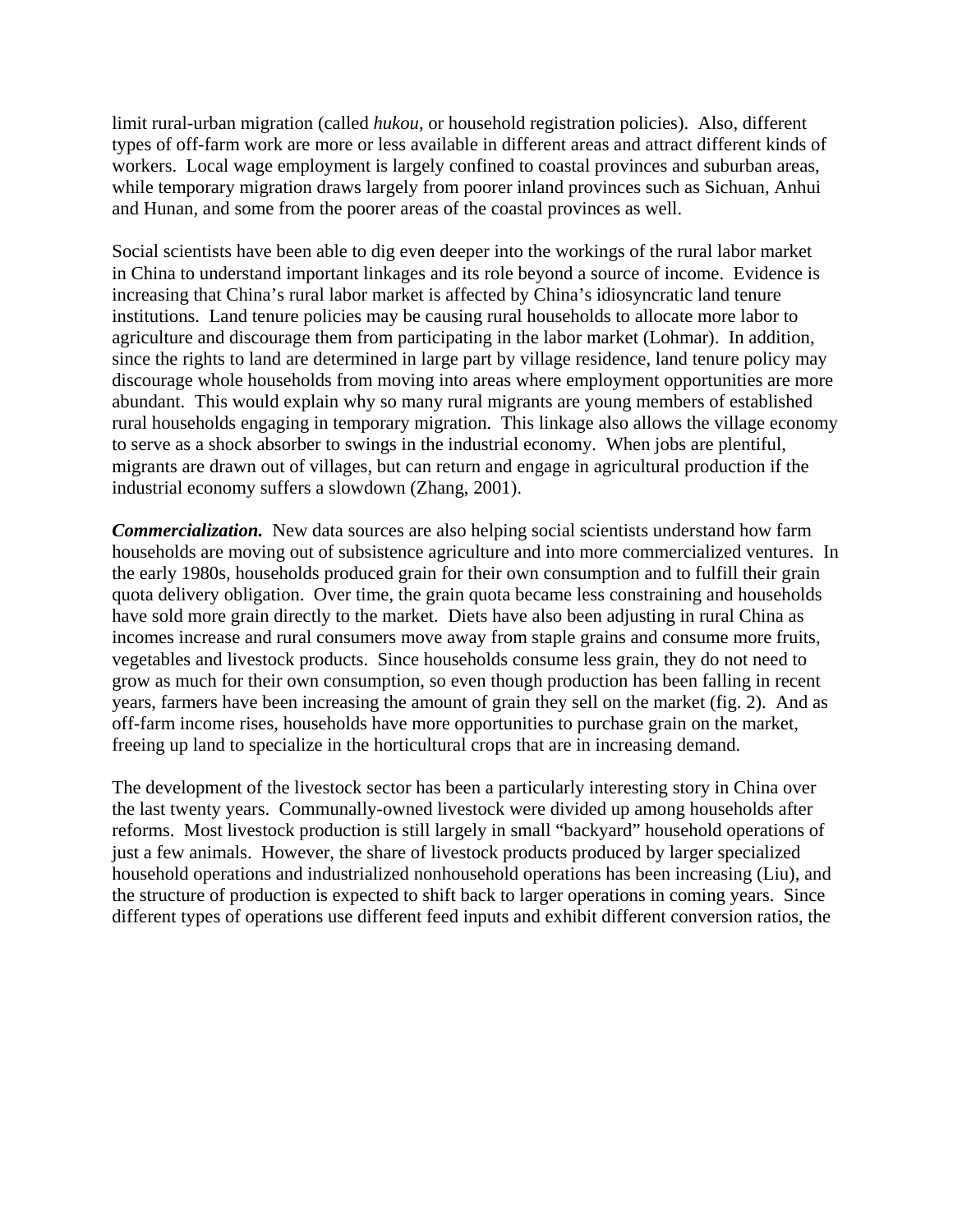changing structure of the industry has implications for feed grain demand. Larger more commercialized operations also are able to enforce stricter sanitary standards for more conscientious urban consumers and export markets, an effect that may accelerate movement of livestock production into fewer, larger operations.

Horticultural production is also beginning to be a major component of China's agricultural sector. Production of fruits and vegetables has increased many times faster than grain production, and acreage in these crops has more than doubled in the last two decades. Until recently, movement into horticultural production served the growing domestic market for these products as incomes grew in urban and coastal areas. More recently, China has become a major exporter of horticultural products. The trend toward increasing exports is expected to continue since most horticultural production is labor-intensive and China is labor abundant vis-à-vis other countries, and WTO accession will serve to open China's borders to agricultural trade.

Understanding these trends is important if policymakers are to effectively guide China through further reform induced by WTO accession and economic development more generally. China's traditional emphasis on grain self-sufficiency is being revived in some circles due to falling grain production over the last few years and increasing imports in 2004. Farmers, however, are shifting out of grain production primarily because they can make more money producing other crops. This transfer out of grains thus increases rural incomes, which is another important policy goal of China's leaders, and this transfer is expected to continue as farmers specialize in laborintensive production. Understanding this contradiction, and other important aspects of the rural economy, will help policymakers establish policies that promote both grain production (or availability) and rural income growth at minimal distortion of market outcomes.

## *References*

- Bramall, Chris, "The Quality of China's Household Income Surveys," *China Quarterly*, vol. 167, Sept. 2001, pp. 689-705.
- Cao, Qingbo, "China's Agricultural Data and Statistics System and the 1997 Agricultural Census," Agricultural Census conference, Beijing, 2000.
- Fang, Cheng and Frank Fuller, 1998. "Feed-Grain Consumption by Traditional Pork-Producing Households in China", Iowa State University Center for Agriculture and Rural Development Staff Report 98-WP 203.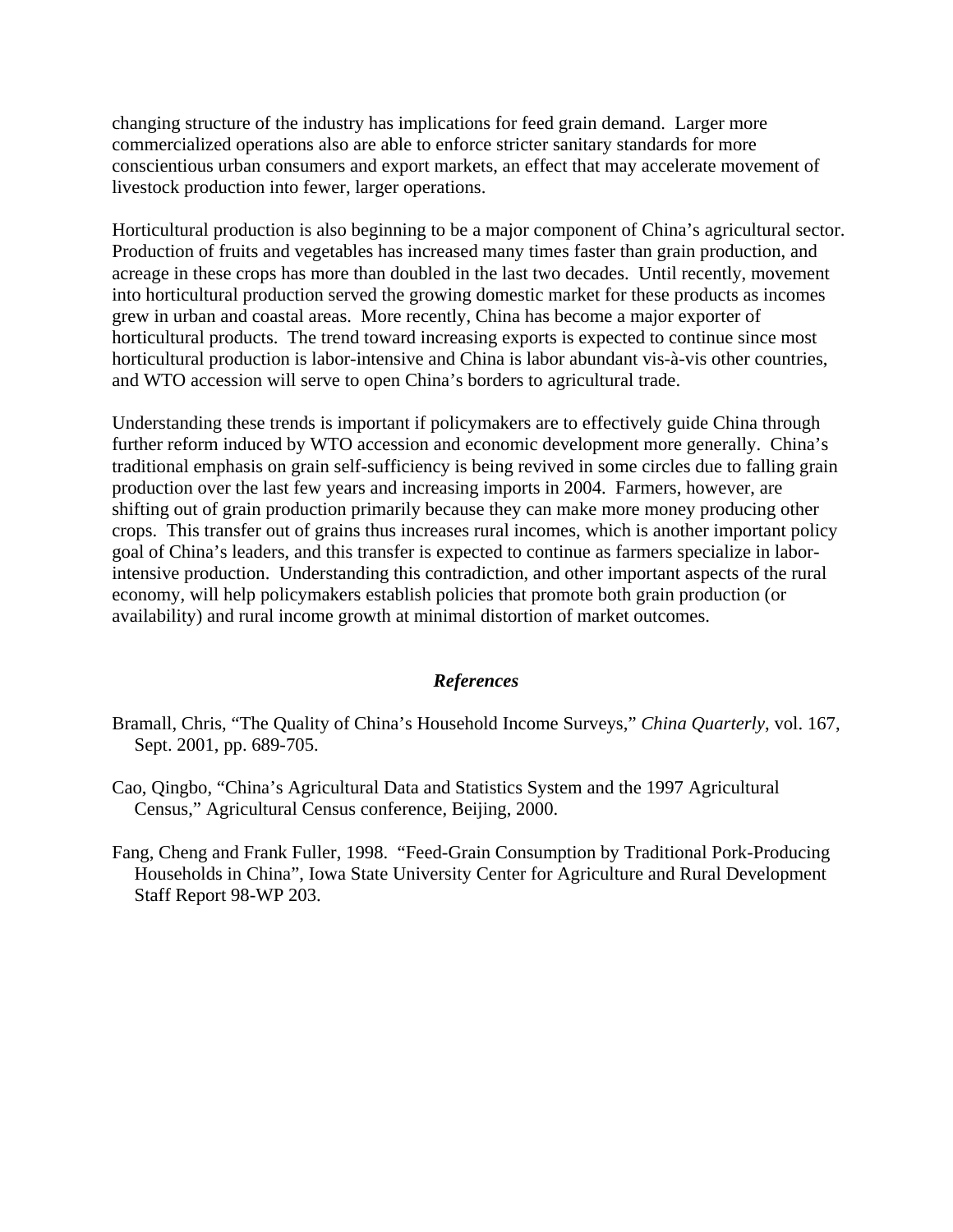- Liu, Xi-An, Li Wang, Li-Qin Zhang and Lan Li, "Household Animal Raising Behavior in China's Less Developed Regions: The Case of Henan Province," AARC Working Paper No. 21. Sydney, Australia: Asian Agribusiness Research Centre, April 2002.
- Lohmar, Bryan, "The Effects of Land Tenure and Grain Quota Policies on Farm Households Labor Allocation in China", Ph.D. Dissertation, University of California, Davis, 2000.
- Rozelle, Scott, Li Guo, Mingao Shen, John Giles, Tuanyi Low, "Leaving China's Farms: Survey Results of New Paths and Remaining Hurdles to Rural Migration," *The China Quarterly*, 1999, v.157: 367-393
- Zhang, Linxiu, Jikun Huang and Scott Rozelle, "Off-farm Jobs and On-Farm Work in Periods of Boom and Bust in Rural China," *Journal of Comparative Economics* 29, 3 (September 2001): 505-526.
- Zhang, Linxiu, Jikun Huang and Scott Rozelle, "Employment, Emerging Labor Markets and the Role of Education in China" *China Economic Review*, v.13(2002): 313-328
- Tuan, Francis, Xiaolong Chen, Xinshen Diao, Fred Gale, Agapi Somwaru and Yi Zhang, "Rural Labor Migration, Characteristics, and Employment Patterns: A Study Based on China's Agricultural Census", Paper presented at the Post Census Conference, Beijing, September 19- 21, 2001.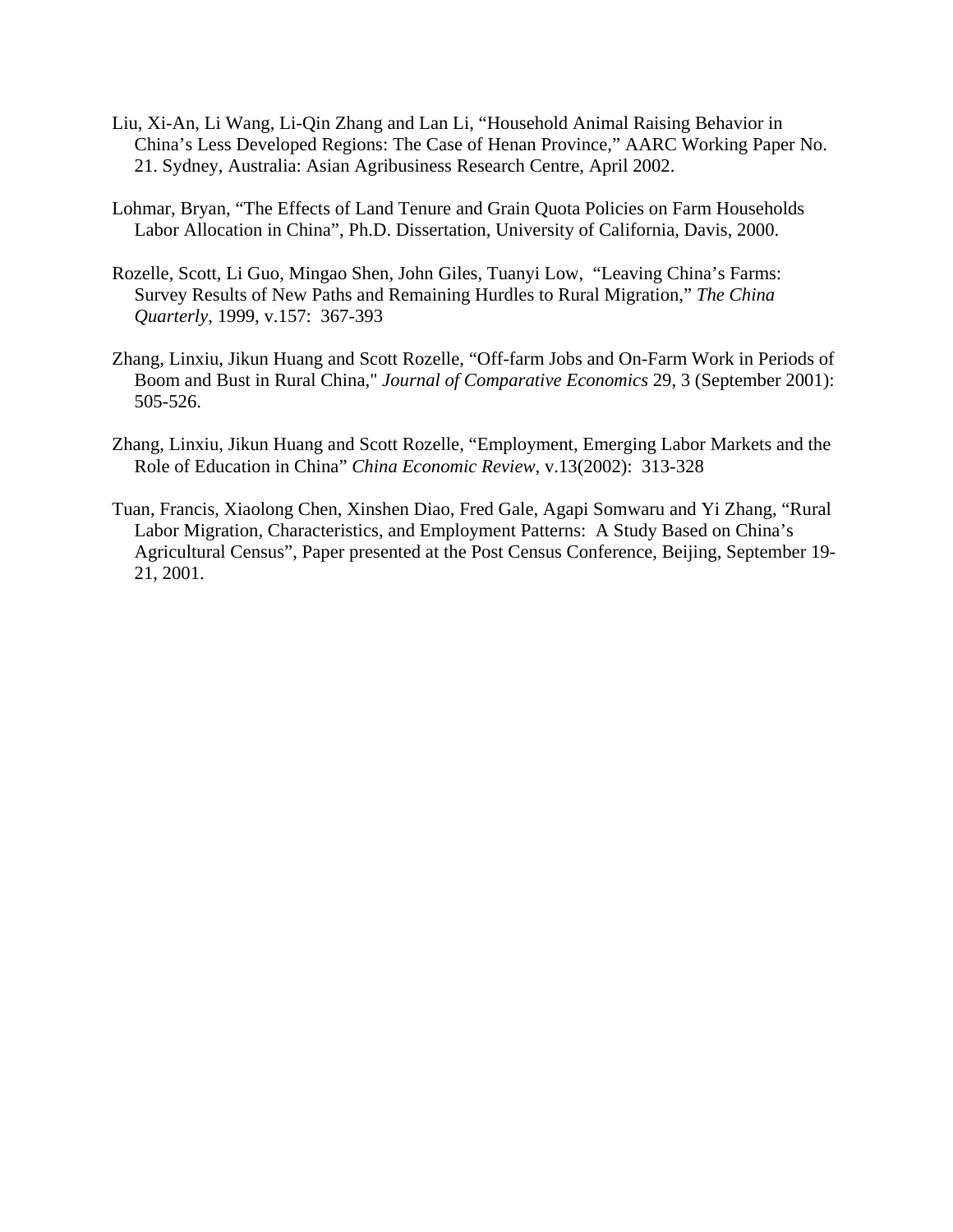

**Figure 1. Grain Production has Increased While Sown Area has Declined in China**